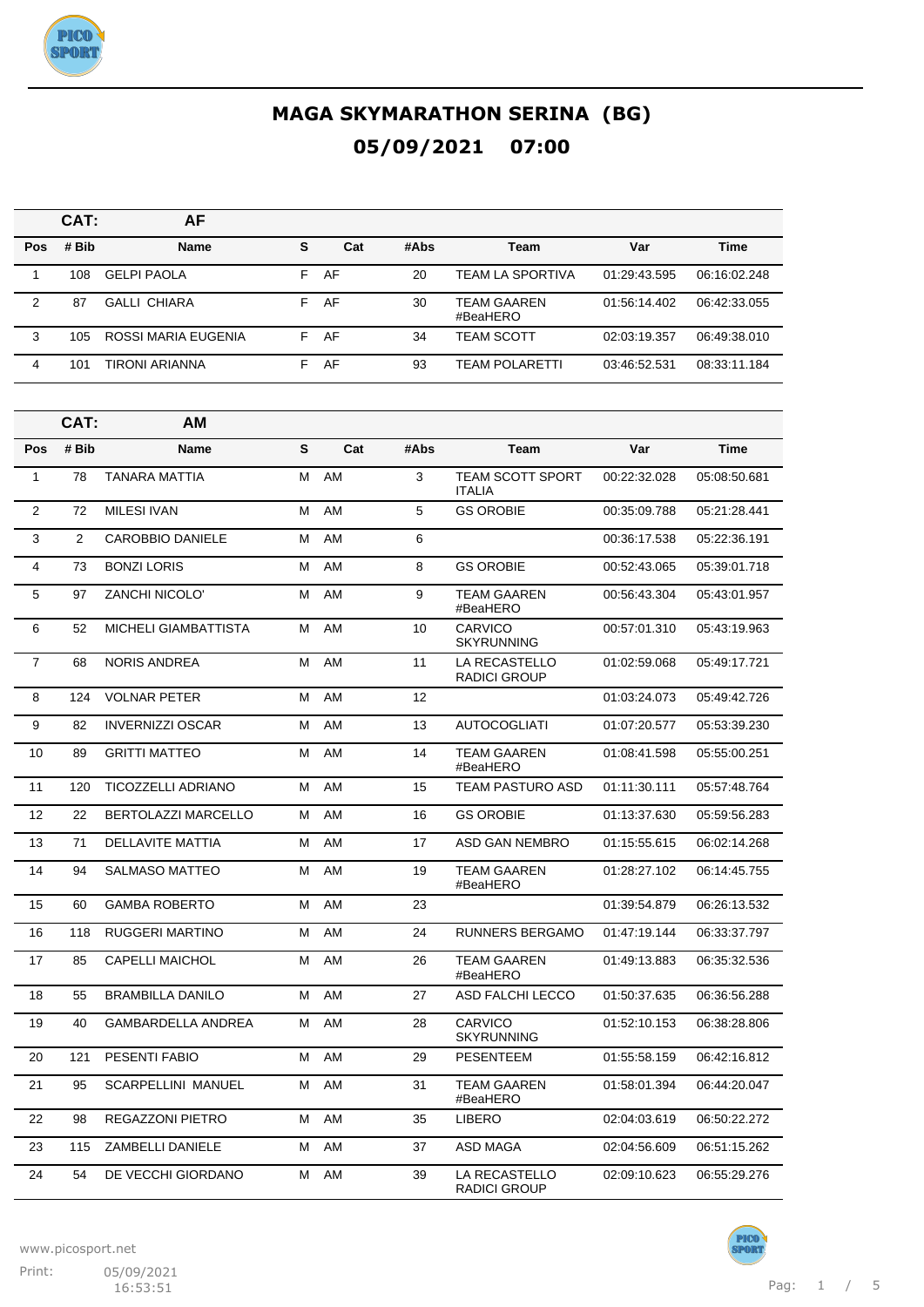

|     | CAT:           | AM                        |   |     |      |                                              |              |              |
|-----|----------------|---------------------------|---|-----|------|----------------------------------------------|--------------|--------------|
| Pos | # Bib          | Name                      | S | Cat | #Abs | Team                                         | Var          | <b>Time</b>  |
| 25  | 41             | <b>PENNA MARK</b>         | М | AM  | 42   |                                              | 02:15:33.667 | 07:01:52.320 |
| 26  | 26             | <b>GERVASONI MICHELE</b>  | М | AM  | 48   | <b>RULMECA</b>                               | 02:22:49.141 | 07:09:07.794 |
| 27  | 92             | PAGNONCELLI MATTIA        | М | AM  | 49   | <b>TEAM GAAREN</b><br>#BeaHERO               | 02:25:28.897 | 07:11:47.550 |
| 28  | 64             | REDAELLI MATTEO           | М | AM  | 50   | <b>CARVICO SKY</b><br><b>RUNNING</b>         | 02:29:03.908 | 07:15:22.561 |
| 29  | 3              | ARESU MARCO               | м | AM  | 53   | MARGIANI TEAM ASD                            | 02:33:54.925 | 07:20:13.578 |
| 30  | 130            | CACCIA JOSEF              | м | AM  | 55   |                                              | 02:35:11.670 | 07:21:30.323 |
| 31  | 35             | <b>DONGHI ANDREA</b>      | М | AM  | 59   | <b>XXX</b>                                   | 02:42:42.464 | 07:29:01.117 |
| 32  | $\overline{7}$ | <b>VIGANO ANDREA</b>      | м | AM  | 61   | l.                                           | 02:47:17.445 | 07:33:36.098 |
| 33  | 88             | <b>GHISLOTTI MAURO</b>    | М | AM  | 62   | TEAM GAAREN<br>#BeaHERO                      | 02:50:19.697 | 07:36:38.350 |
| 34  | 4              | <b>ZANCHI ENRICO</b>      | м | AM  | 65   |                                              | 02:53:57.465 | 07:40:16.118 |
| 35  | 122            | <b>SALVI MATTEO</b>       | М | AM  | 66   | <b>CANIIIIIIIIIIIIIII</b> II                 | 02:54:00.714 | 07:40:19.367 |
| 36  | 23             | <b>CAVALLERI GIOVANNI</b> | М | AM  | 68   | ATLETICA COLOGNO                             | 02:55:52.959 | 07:42:11.612 |
| 37  | 91             | <b>NESSI SIMONE</b>       | М | AM  | 69   | <b>TEAM GAAREN</b><br>#BeaHERO               | 02:57:50.719 | 07:44:09.372 |
| 38  | 74             | LOCATELLI JURI            | М | AM  | 73   | G. S. MARINELLI                              | 03:03:49.951 | 07:50:08.604 |
| 39  | 123            | <b>MERELLI FABIO</b>      | М | AM  | 74   |                                              | 03:04:02.708 | 07:50:21.361 |
| 40  | 81             | <b>FAGIANI FEDERICO</b>   | м | AM  | 75   | SO 267 VALGEROLA                             | 03:06:26.459 | 07:52:45.112 |
| 41  | 47             | <b>TRIULZI NICCOLO</b>    | М | AM  | 77   | ASD BERGAMO<br>STARS ATLETICA                | 03:06:43.709 | 07:53:02.362 |
| 42  | 84             | <b>BRUGNETTI GABRIELE</b> | м | AM  | 79   | TEAM GAAREN<br>#BeaHERO                      | 03:11:44.232 | 07:58:02.885 |
| 43  | 31             | RONCELLI NICOLA           | М | AM  | 81   | RUNNERS BERGAMO                              | 03:14:31.224 | 08:00:49.877 |
| 44  | 21             | <b>MASSERINI DAVIDE</b>   | М | AM  | 86   |                                              | 03:28:10     | 08:14:28.653 |
| 45  | 86             | <b>CORTINOVIS MIRKO</b>   | М | AM  | 90   | <b>TEAM GAAREN</b><br>#BeaHERO               | 03:38:13.025 | 08:24:31.678 |
| 46  | 16             | PESENTI MATTEO            | м | AM  | 91   | CAI ZOGNO                                    | 03:38:51.515 | 08:25:10.168 |
| 47  | 39             | <b>TURRIN LUCA</b>        | м | AM  | 92   | CARVICO<br>SKYRUNNING                        | 03:46:52.278 | 08:33:10.931 |
| 48  | 18             | <b>MOTTA SAMUELE</b>      | Μ | AM  | 95   | <b>BERE BIRRA, FARE</b><br>TARDI, ACCIDENTI. | 03:56:07.553 | 08:42:26.206 |
| 49  | 37             | ROSSATO PIETRO            | Μ | AM  | 96   | <b>ALZAIA NAVIGLIO</b><br><b>RUNNERS</b>     | 03:56:08.308 | 08:42:26.961 |
| 50  | 9              | <b>VALLE OMAR</b>         | М | AM  | 102  | <b>FAGIANI IMPRENDIBILI</b>                  | 04:08:24.056 | 08:54:42.709 |

|     | CAT:  | O40F            |                   |      |              |              |              |
|-----|-------|-----------------|-------------------|------|--------------|--------------|--------------|
| Pos | # Bib | Name            | Cat               | #Abs | Team         | Var          | Time         |
|     | 75    | PEDRONI CECILIA | O <sub>40</sub> F | 18   | AUTOCOGLIATI | 01:21:54.605 | 06:08:13.258 |

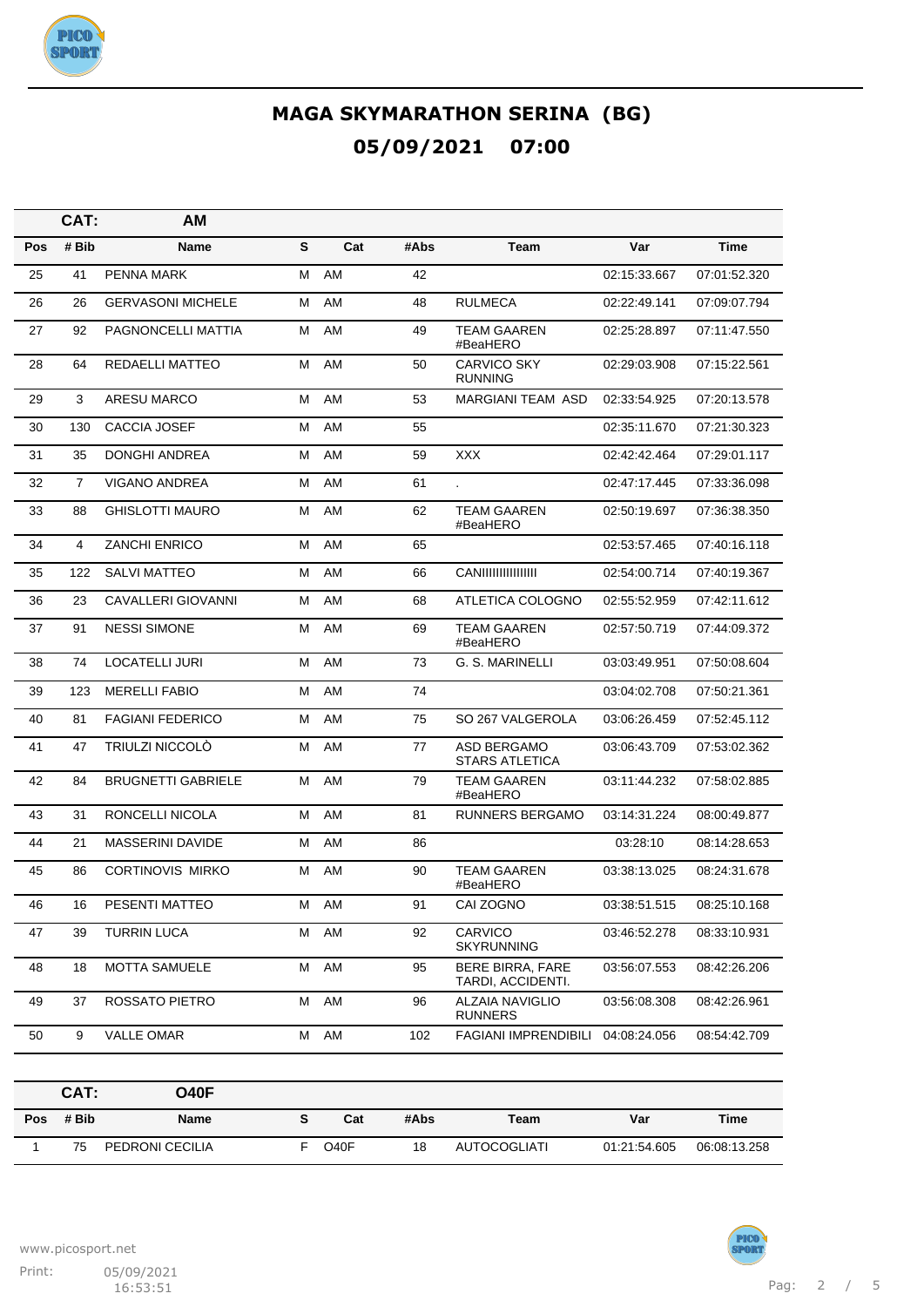

|                | CAT:  | <b>O40F</b>                       |   |                   |                |                                                  |              |              |
|----------------|-------|-----------------------------------|---|-------------------|----------------|--------------------------------------------------|--------------|--------------|
| Pos            | # Bib | <b>Name</b>                       | S | Cat               | #Abs           | Team                                             | Var          | <b>Time</b>  |
| 2              | 30    | DE ROBERTIS NUNZIA                | F | O <sub>40</sub> F | 89             | <b>TAEM ASD TRAIL</b><br><b>RUNNING BRESCIA</b>  | 03:33:48.505 | 08:20:07.158 |
|                |       |                                   |   |                   |                |                                                  |              |              |
|                | CAT:  | <b>O40M</b>                       |   |                   |                |                                                  |              |              |
| Pos            | # Bib | <b>Name</b>                       | S | Cat               | #Abs           | Team                                             | Var          | Time         |
| 1              | 102   | <b>BONALDI SERGIO</b>             | м | <b>O40M</b>       | 1              | <b>AUTOCOGLIATI</b>                              |              | 04:46:18.653 |
| 2              | 53    | <b>ARRIGONI LUCA</b>              | м | <b>O40M</b>       | $\overline{2}$ | <b>AUTOCOGLIATI</b>                              | 00:18:35.767 | 05:04:54.420 |
| 3              | 65    | CARRARA LUCA                      | м | <b>O40M</b>       | 4              | <b>TEAM SALOMON</b>                              | 00:28:49.528 | 05:15:08.181 |
| 4              | 83    | <b>BELINGHIERI CLEMENTE</b>       | м | <b>O40M</b>       | $\overline{7}$ | <b>AUTOCOGLIATI</b>                              | 00:37:53.541 | 05:24:12.194 |
| 5              | 96    | <b>VALOTA PAOLO</b>               | м | <b>O40M</b>       | 25             | <b>TEAM GAAREN</b><br>#BeaHERO                   | 01:49:12.892 | 06:35:31.545 |
| 6              | 109   | SOLENNITÁ GIULIO                  | м | O40M              | 33             | LA RECASTELLO<br>RADICI GROUP                    | 02:02:44.607 | 06:49:03.260 |
| $\overline{7}$ | 33    | <b>GHISALBERTI STEFANO</b>        | м | <b>O40M</b>       | 38             |                                                  | 02:08:52.871 | 06:55:11.524 |
| 8              | 62    | <b>ZANCHI MARCO</b>               | м | <b>O40M</b>       | 40             | <b>ATLETICA ALMENNO</b><br><b>MARATHON</b>       | 02:12:05.859 | 06:58:24.512 |
| 9              | 32    | PEDRETTI SERGIO                   | м | <b>O40M</b>       | 41             | ATLETICA MARATHON<br><b>ALMENNO</b>              | 02:14:01.882 | 07:00:20.535 |
| 10             | 106   | PONTI MASSIMILIANO                | м | <b>O40M</b>       | 43             | <b>TEAM GAAREN</b><br>#BeaHERO                   | 02:17:21.183 | 07:03:39.836 |
| 11             | 66    | <b>VISTALLI SVEN</b>              | м | <b>O40M</b>       | 45             |                                                  | 02:18:55.394 | 07:05:14.047 |
| 12             | 58    | <b>BERGAMELLI STEFANO</b>         | м | <b>O40M</b>       | 46             | <b>GS OREZZO</b>                                 | 02:21:42.396 | 07:08:01.049 |
| 13             | 110   | <b>GARLATO ADRIANO</b>            | м | <b>O40M</b>       | 54             | FDT D8 TEAM                                      | 02:34:33.675 | 07:20:52.328 |
| 14             | 59    | <b>DISARO ROBERTO</b>             | м | <b>O40M</b>       | 56             | ATLETICA MEDA                                    | 02:36:41.182 | 07:22:59.835 |
| 15             | 126   | <b>MARCO ERNESTO FRIGERIO</b>     | м | <b>O40M</b>       | 57             | <b>ROAD RUNNERS</b><br><b>CLUB MILANO</b>        | 02:40:29.454 | 07:26:48.107 |
| 16             | 50    | <b>BONOMI MAURIZIO</b>            | м | <b>O40M</b>       | 58             | ATLETICA MARATHON<br>ALMENNO S. S.               | 02:40:57.223 | 07:27:15.876 |
| 17             | 69    | <b>BREDA MIRCO</b>                | м | O40M              | 63             | GS. OREZZO                                       | 02:52:52.475 | 07:39:11.128 |
| 18             | 46    | BARACHETTI ROBERTO                |   | M O40M            | 64             | ALTLETIC MARATHON 02:53:06.226<br><b>ALMENNO</b> |              | 07:39:24.879 |
| 19             | 8     | POLIN MICHELE                     | М | O <sub>4</sub> 0M | 67             | <b>FIT</b>                                       | 02:54:46.460 | 07:41:05.113 |
| 20             | 70    | PEZZERA FRANCO<br><b>RICCARDO</b> | м | O40M              | 82             | <b>GAV VERTOVA</b>                               | 03:18:48.003 | 08:05:06.656 |
| 21             | 27    | MAZZOLENI ROBERTO                 | м | O40M              | 83             | <b>LENTI MA BELLI</b>                            | 03:19:03.010 | 08:05:21.663 |
| 22             | 28    | <b>BACUZZI EMANUELE</b>           | м | O40M              | 84             | JUSTRUN.BG ASD                                   | 03:21:51.765 | 08:08:10.418 |
| 23             | 57    | TRABUCCHI DIEGO LUIGI             | м | O40M              | 94             | SPIRITOTRAIL                                     | 03:53:53.109 | 08:40:11.762 |
| 24             | 103   | CHIAPPA CRISTIAN                  | м | O40M              | 97             | <b>GAV VERTOVA</b>                               | 04:04:26.571 | 08:50:45.224 |
| 25             | 77    | BRENA MARCO ALBERTO               | м | O40M              | 100            | ATLETICA PRESEZZO                                | 04:06:44.553 | 08:53:03.206 |
| 26             | 5     | SERRA ANDREA                      | м | O40M              | 104            | U.S. LA SPORTIVA                                 | 04:09:38.009 | 08:55:56.662 |



**PICO**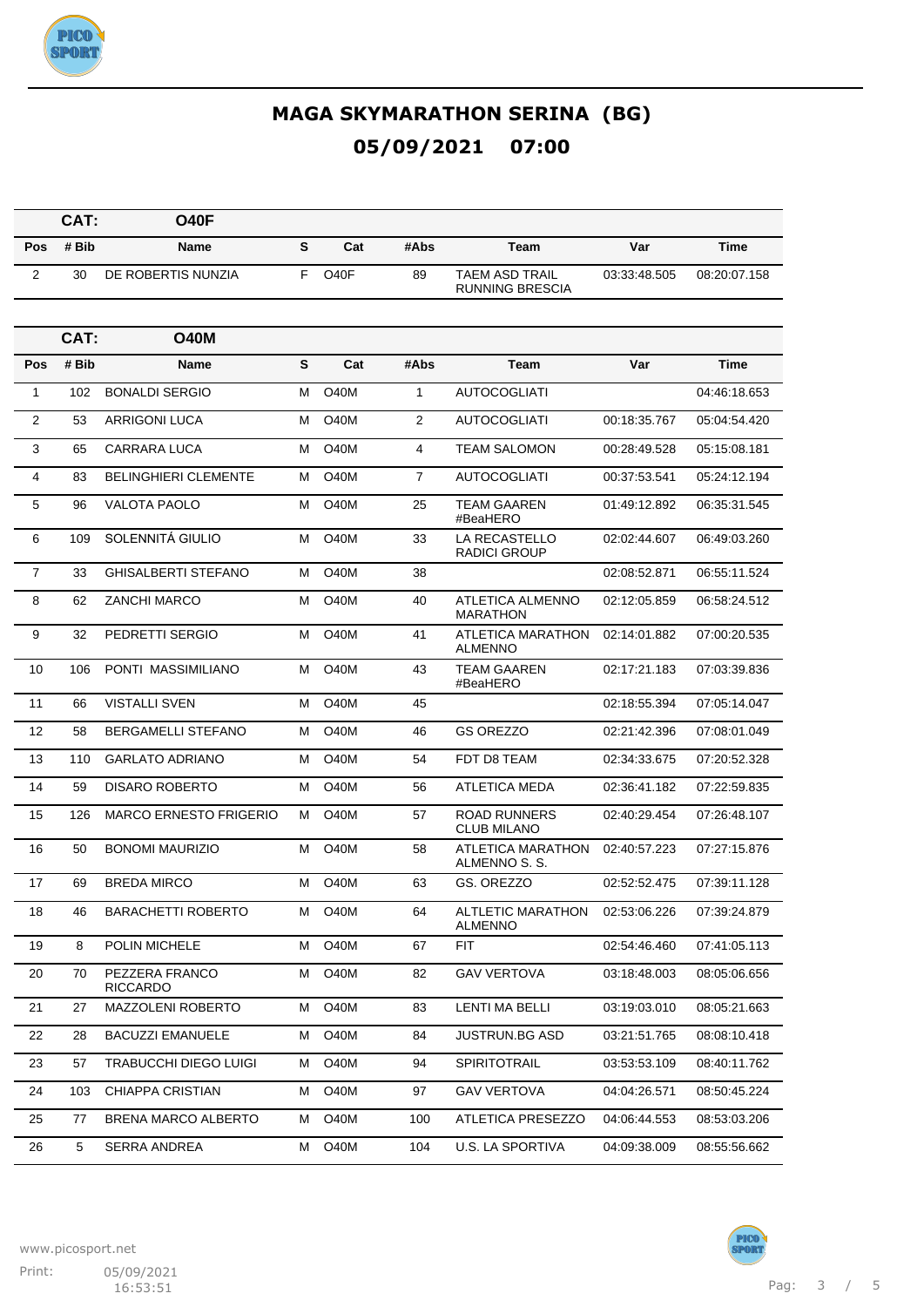

|                | CAT:  | <b>O40M</b>                         |   |                   |      |                                         |              |              |
|----------------|-------|-------------------------------------|---|-------------------|------|-----------------------------------------|--------------|--------------|
| Pos            | # Bib | <b>Name</b>                         | S | Cat               | #Abs | Team                                    | Var          | <b>Time</b>  |
| 27             | 13    | LAZZARONI LUCA                      | м | <b>O40M</b>       | 105  | <b>NESSUNA</b>                          | 04:17:00.566 | 09:03:19.219 |
| 28             | 80    | CASTELLI ANGELO                     | М | O40M              | 107  | PODISTI DUE<br><b>CASTELLI</b>          | 04:37:30.093 | 09:23:48.746 |
| 29             | 29    | <b>SARESINI ENRICO</b>              | М | <b>O40M</b>       | 108  | <b>JUSTRUN.BG ASD</b>                   | 04:39:11.846 | 09:25:30.499 |
|                |       |                                     |   |                   |      |                                         |              |              |
|                | CAT:  | <b>O50F</b>                         |   |                   |      |                                         |              |              |
| Pos            | # Bib | <b>Name</b>                         | S | Cat               | #Abs | Team                                    | Var          | <b>Time</b>  |
| $\mathbf{1}$   | 125   | <b>TIRABOSCHI CAROLINA</b>          | F | O <sub>5</sub> OF | 36   | XXX                                     | 02:04:49.858 | 06:51:08.511 |
| 2              | 45    | ROBERTA FELICIANI<br><b>ROBERTA</b> | F | O <sub>50</sub> F | 87   | PODISTI DUE<br><b>CASTELLI</b>          | 03:29:18.003 | 08:15:36.656 |
|                |       |                                     |   |                   |      |                                         |              |              |
|                | CAT:  | <b>O50M</b>                         |   |                   |      |                                         |              |              |
| Pos            | # Bib | <b>Name</b>                         | S | Cat               | #Abs | Team                                    | Var          | Time         |
| $\mathbf{1}$   | 113   | PANZERA LORENZO                     | М | <b>O50M</b>       | 21   | <b>BRENTA TEAM</b>                      | 01:30:34.347 | 06:16:53.000 |
| 2              | 127   | SIGNORI MAURIZIO                    | м | <b>O50M</b>       | 22   | ASD GAN NEMBRO                          | 01:35:56.359 | 06:22:15.012 |
| 3              | 119   | <b>CARRARA MASSIMILIANO</b>         | м | O50M              | 32   | <b>RUNNERS BERGAMO</b>                  | 01:58:26.132 | 06:44:44.785 |
| $\overline{4}$ | 14    | <b>BREDA ALESSIO</b>                | М | O50M              | 44   | ATLETICA MARATHON<br>ALMENNO            | 02:18:52.645 | 07:05:11.298 |
| 5              | 25    | MAZZOCCHI MARCO                     | м | O <sub>50</sub> M | 47   | <b>RULMECA</b>                          | 02:22:19.151 | 07:08:37.804 |
| 6              | 11    | <b>BERETTA PAOLO</b>                | м | O <sub>5</sub> 0M | 51   | <b>DIPO VIMERCATESE</b>                 | 02:29:04.929 | 07:15:23.582 |
| $\overline{7}$ | 107   | RAVASIO GIANCARLO                   | М | O <sub>5</sub> 0M | 52   | CARVICOSKYRUNNIN<br>GASD                | 02:33:30.674 | 07:19:49.327 |
| 8              | 61    | ROTA GIANLUCA                       | М | <b>O50M</b>       | 60   | ATLETICA MARATHON<br>ALMENNO S.S        | 02:45:32.197 | 07:31:50.850 |
| 9              | 63    | <b>GRITTI LUIGI</b>                 | м | O <sub>5</sub> 0M | 70   | <b>AUTOCOGLIATI</b>                     | 02:58:50.235 | 07:45:08.888 |
| 10             | 104   | <b>QUARTI MARCO MAURO</b>           | м | O50M              | 71   | <b>AUTOCOGLIATI RUN</b>                 | 02:59:14.469 | 07:45:33.122 |
| 11             | 79    | AMBROSINI GIOVANNI                  | М | O <sub>5</sub> 0M | 72   | <b>E-ROCK TEAM</b>                      | 03:00:06.209 | 07:46:24.862 |
| 12             | 67    | MAFFIULETTI FEDERICO                | М | O50M              | 76   | <b>ALTITUDE RACE</b>                    | 03:06:28.960 | 07:52:47.613 |
| 13             | 99    | <b>MAPELLI OSCAR</b>                | М | O50M              | 78   | <b>CARVICO</b><br><b>SKYRUNNING</b>     | 03:09:19.468 | 07:55:38.121 |
| 14             | 24    | <b>BELLI MANUEL</b>                 | М | O50M              | 80   | <b>RULMECA</b>                          | 03:12:54.483 | 07:59:13.136 |
| 15             | 42    | BERNORIO ALESSANDRO                 | М | O50M              | 85   | <b>AVIS MARATHON</b><br><b>VERBANIA</b> | 03:22:09.258 | 08:08:27.911 |
| 16             | 20    | RIVA FABIO                          | М | O50M              | 88   | CTL <sub>3</sub>                        | 03:33:48.265 | 08:20:06.918 |
| 17             | 12    | SPADA ANTONIO                       | М | O50M              | 99   |                                         | 04:05:59.798 | 08:52:18.451 |
| 18             | 129   | SAVOLDI MASSIMO                     | M | O50M              | 101  |                                         | 04:07:42.305 | 08:54:00.958 |

19 43 SPINIELLA DANIELE M O50M 103 FAGIANI IMPRENDIBILI 04:08:25.062 08:54:43.715

#BeaHERO

20 93 PEZZOTTA MARCO M O50M 106 TEAM GAAREN



04:20:49.332 09:07:07.985